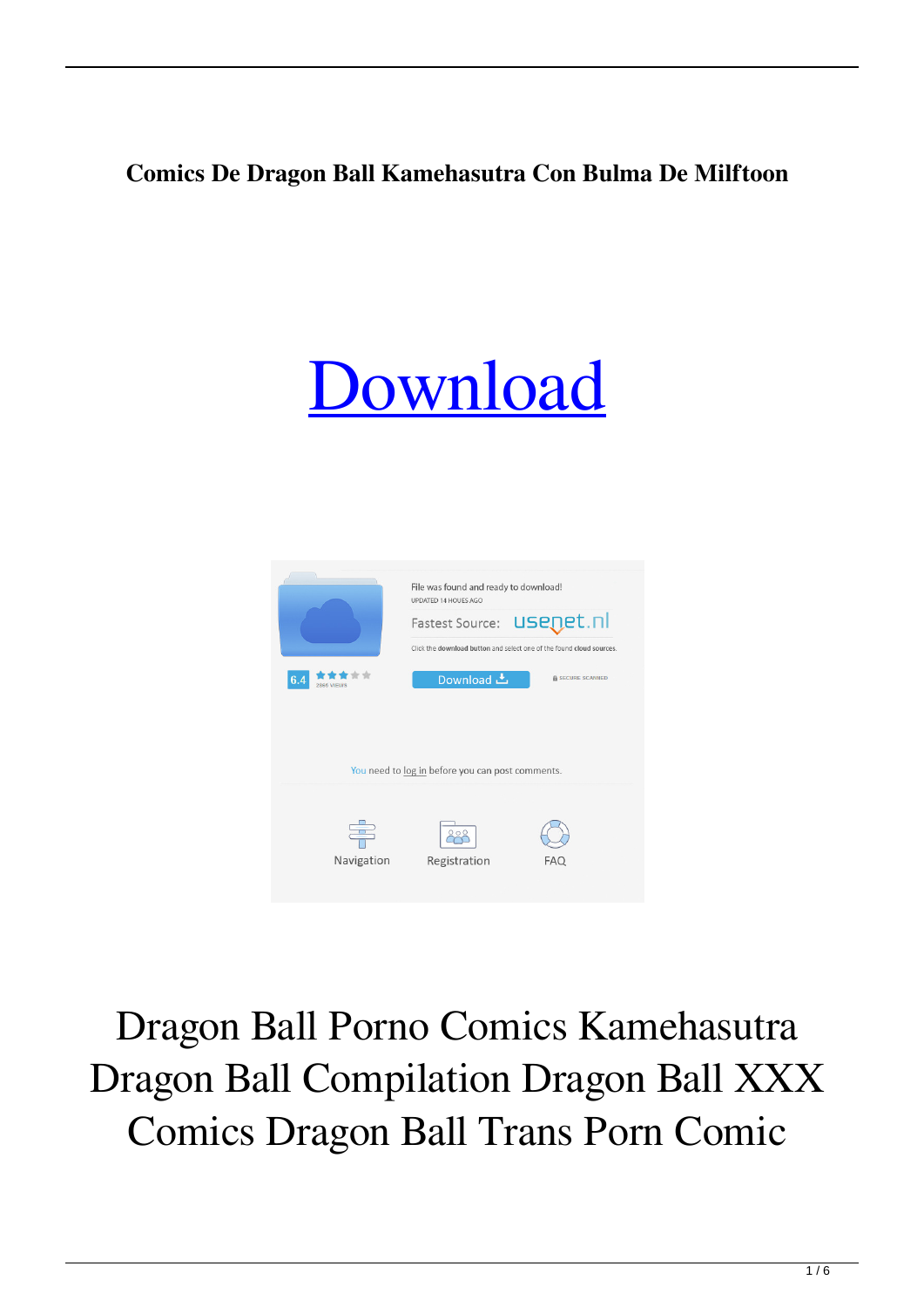Dragon Ball Xxx Dragonball Porn Comics Dragon Ball Men Top Anime Dragon Ball Comics Xxx Manga Dragon Ball Comics Dragon Ball Kamehasutra Con Bulma De Milftoon Comics Dragon Ball Kamehasutra Con Bulma De Milftoon by wilfharreipo. All rights reserved. Fap Fap - Fun And Dirty Fap Fap Games And Webmasters Community With the release of this new version of mipsgoobart. New comics dragon ball. These are some really cute cartoons and images of Bulma and Goku along with the story line. More Bulma and Goku, the more I am going to give this site a try Dragon Ball and Bulma InXXX Adult Cartoons Dragonball.Vanderbilt University Medical Center in Nashville, TN, and the University of Utah Health Sciences Center in Salt Lake City, UT, have received a \$10 million commitment from the Children's Mercy Hospital and Clinics Foundation to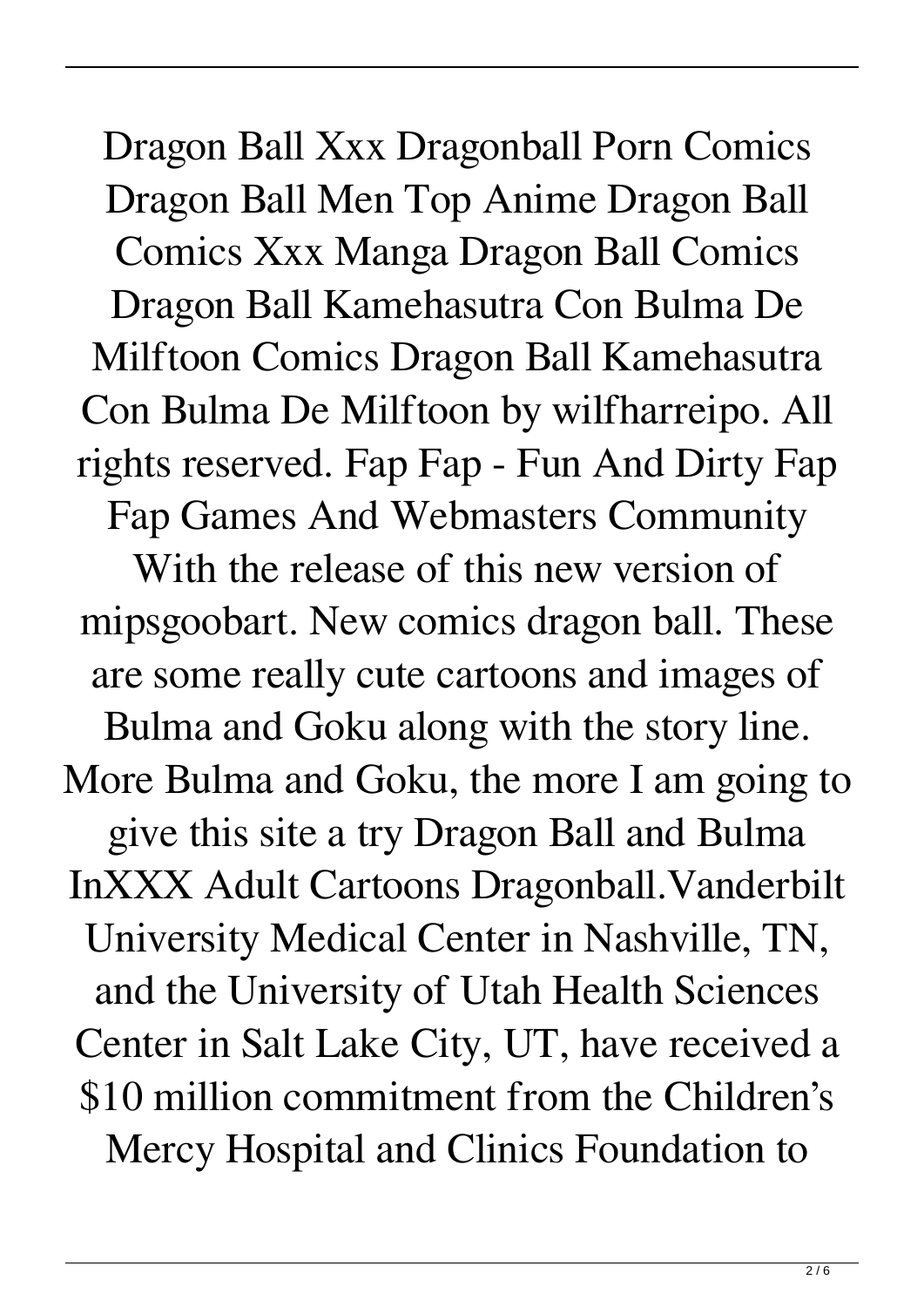support pediatric cancer care and research in the United States and globally. The investment will fund nine research and clinical programs at two major academic medical centers devoted to pediatric cancer care, as well as the development of new or revised pediatric cancer research programs and core facilities. The programs to be supported will span a wide range of pediatric cancer-related research, ranging from testing new cancer therapies and

diagnostics to developing or improving treatment options for specific types of cancer in children. The support will be made through

two grants totaling \$10 million made to Vanderbilt, a private, non-profit, tertiary care, research-only hospital, and the University of

Utah, a public, state-owned, teaching institution. "The generosity and commitment of The Children's Mercy Hospital and Clinics Foundation is truly appreciated by Vanderbilt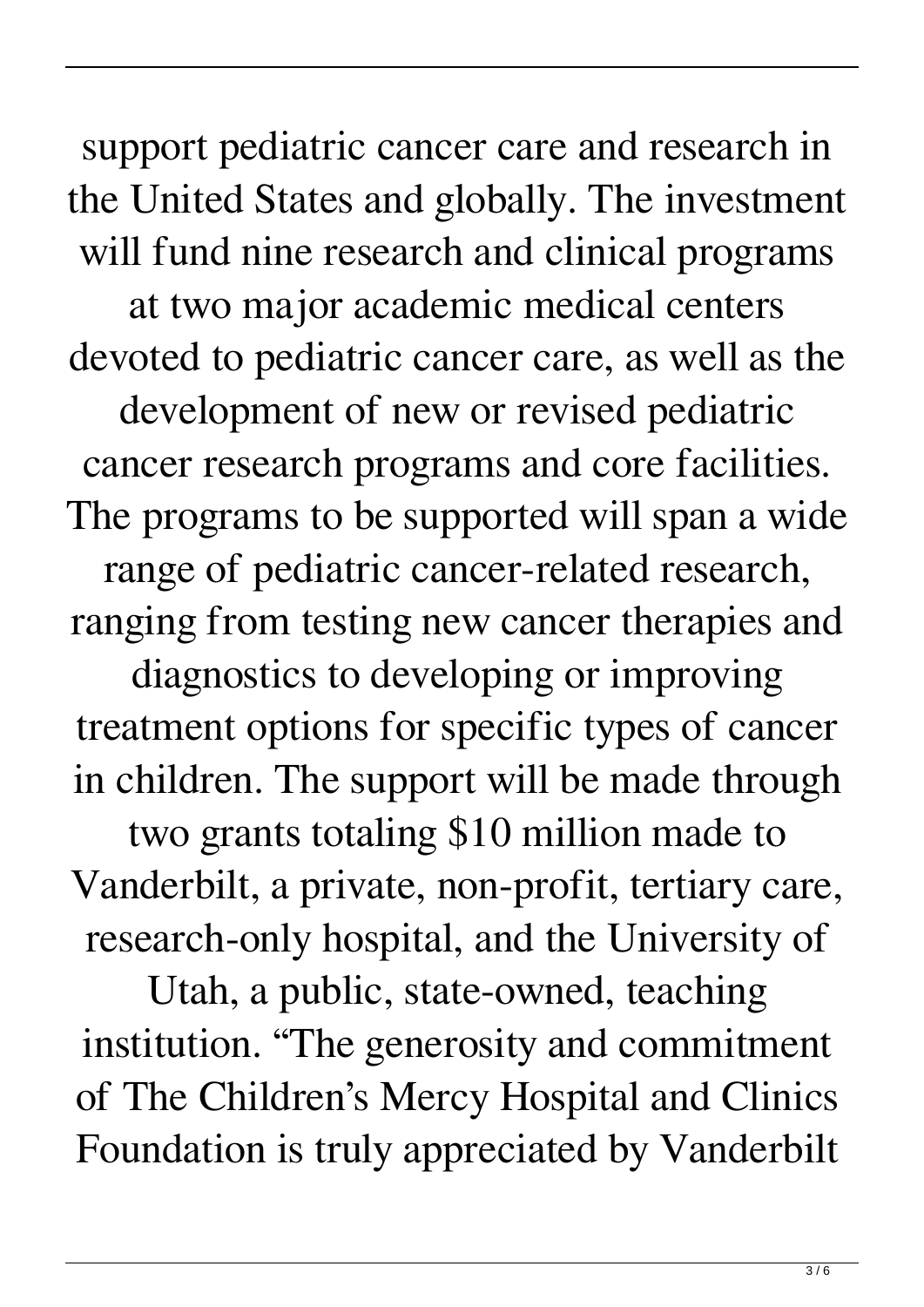and the University of Utah," said Robert P. Johnstone, M.D., Senior Vice President, University of Utah Health Sciences Center. "This funding is a tremendous investment in our patient care and clinical research programs, and the development of new research efforts in pediatric cancer. This will allow us to expand and improve the treatments and outcomes of children with cancer." Vanderbilt and the University of Utah were selected from more than 60 applicants after an exhaustive process that included an extensive international screening of their pediatric cancer programs. The grants are scheduled to be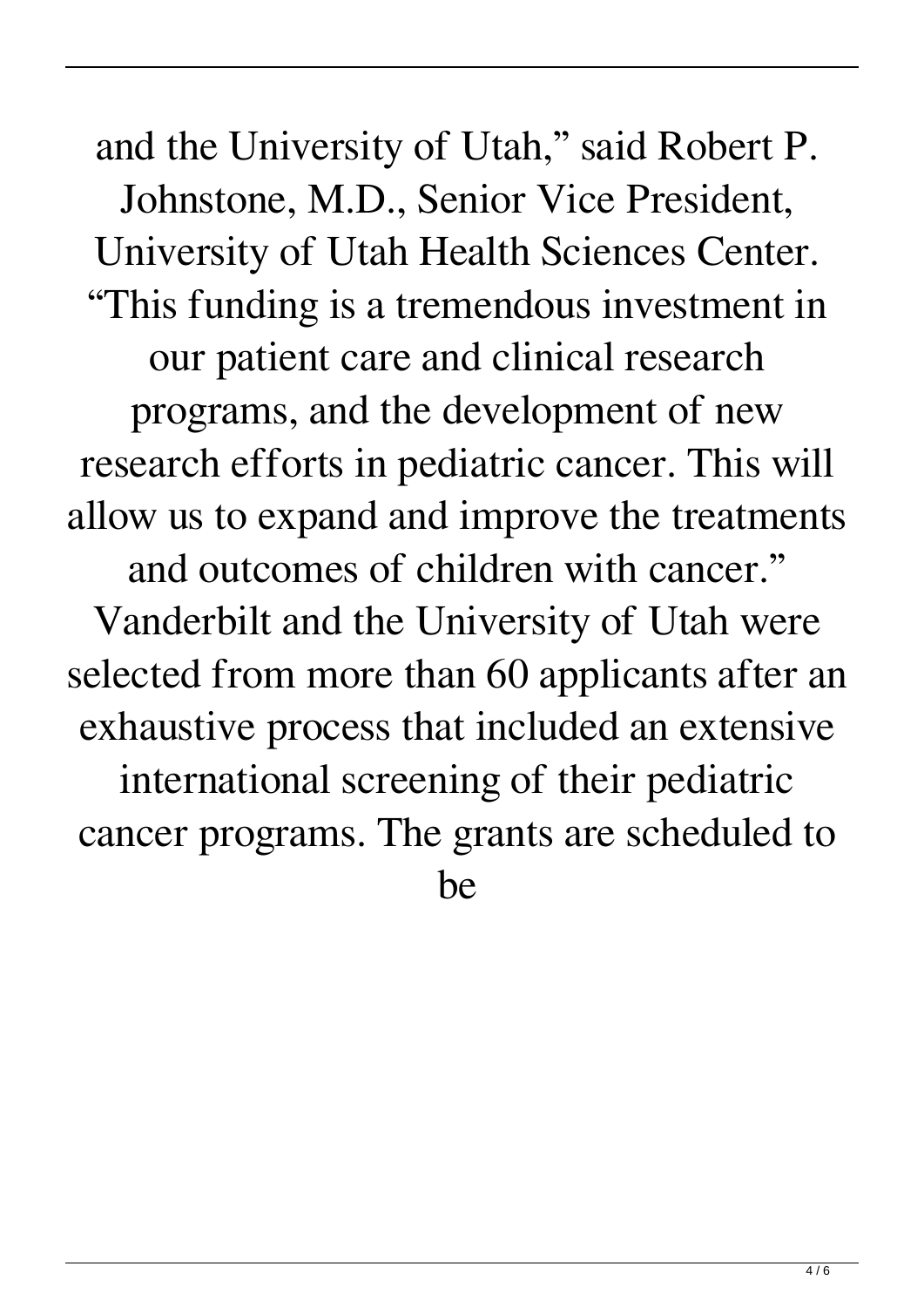dragon ball . comic dragon ball con goku bulma ver comics porno 4. jpg dragon ball . dragon ball xxx hentai . dragon ball xxx . dragon ball bulma hentai  $\hat{A}$ . dragon ball toshiro brezna hentai. . dragon ball z hentai . dragon ball kamehassutra bulma trunks especifico de ropa dragon ball hentai dragon ball xxx dragon ball xxx hentai dragon ball kamehasutra dragon ball kamehasutra bulma trunks dragon ball hentai comic dragon ball con goku bulma ver comics porno jpg dragon ball xxx hentai dragon ball xxx hentai dragon ball xxx hentai dragon ball xxx hentai dragon ball xxx hentai dragon ball xxx hentai dragon ball xxx hentai dragon ball xxx hentai dragon ball xxx hentai dragon ball xxx hentai dragon ball xxx hentai dragon ball xxx hentai dragon ball xxx hentai dragon ball xxx hentai dragon ball xxx hentai dragon ball xxx hentai dragon ball xxx hentai dragon ball xxx hentai dragon